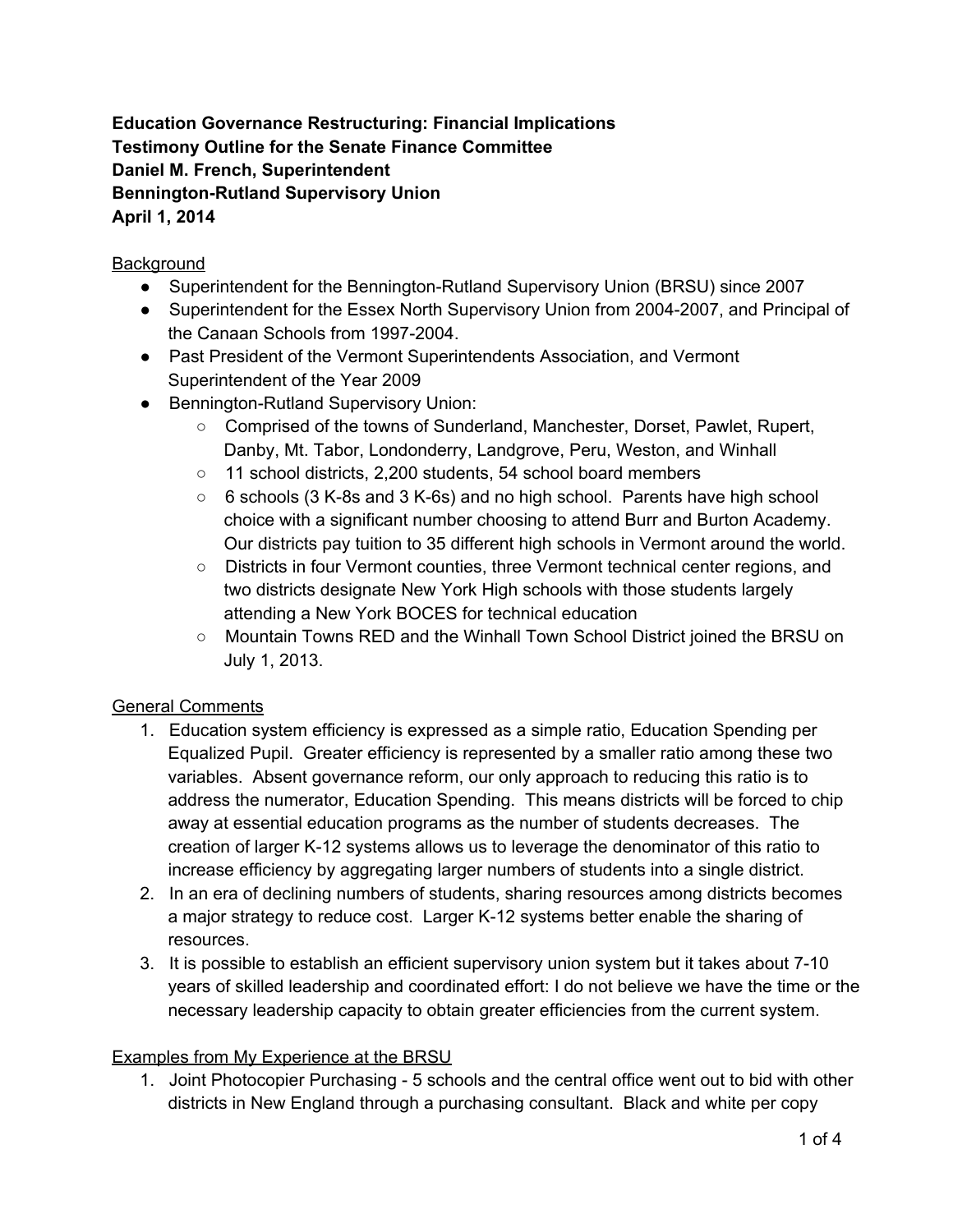costs dropped from an average of \$0.05 a copy to \$0.004 a copy. Leasing rates dropped from an average of 15% to 3%. Collectively, we saved over \$200,000 in the first 5-year lease period. We expect to save about the same in our second 5-year period by adding all printers under a single contract.

**Observations: It took 8 months of work to create a series of intermunicipality lease agreements to pull this deal together even when all boards were supportive of the approach. The current governance system is too cumbersome for making simple business decisions.**

2. Centralizing Accounting Functions - Three districts had separate accounting and payroll offices in their schools. All accounting was centralized in the supervisory union office, and a modern, accounting/HR information system was implemented. Dorset has saved about \$20,000 on an annual basis, and Manchester has saved about \$40,000 on an annual basis.

**Observations: The financial case for the centralization of accounting was easy enough to make, but districts resisted due to concerns for local control largely emanating from staff in the schools. Today the boards have better local control since they are provided regular and accurate reports on financial activity and all costs and revenues are captured in budgets. Also, governance transparency has improved: all reports are now available online and are keyword searchable by the public. Every supervisory union needs to move to a modern accounting/HR systems at some point. Many still use DOSbased systems. The newer technologies are easily scaled across larger governance units eliminating significant redundancy while improving controls and transparency.**

3. Centralizing Bandwidth The national recommendation for bandwidth in schools is 100 Mbps per 1,000 students. The way to implement this capacity in a rural environment is through a shared Internet circuit over a spoke and hub wide area network (WAN). BRSU implemented such as WAN among five schools and its central office. The result is even our smallest school (70 students) now has adequate bandwidth to ensure access to educational resources.

**Observations: Many small districts and schools in Vermont do not have the technical expertise to deploy adequate bandwidth to support the future (and current) learning needs of students. Absent governance change, there will be a growing "digital divide" among Vermont schools. Centralizing bandwidth allows us to maximize federal erate reimbursement. Our previous erate reimbursement rates averaged around 60%. Collectively we have a current rate of 70%.**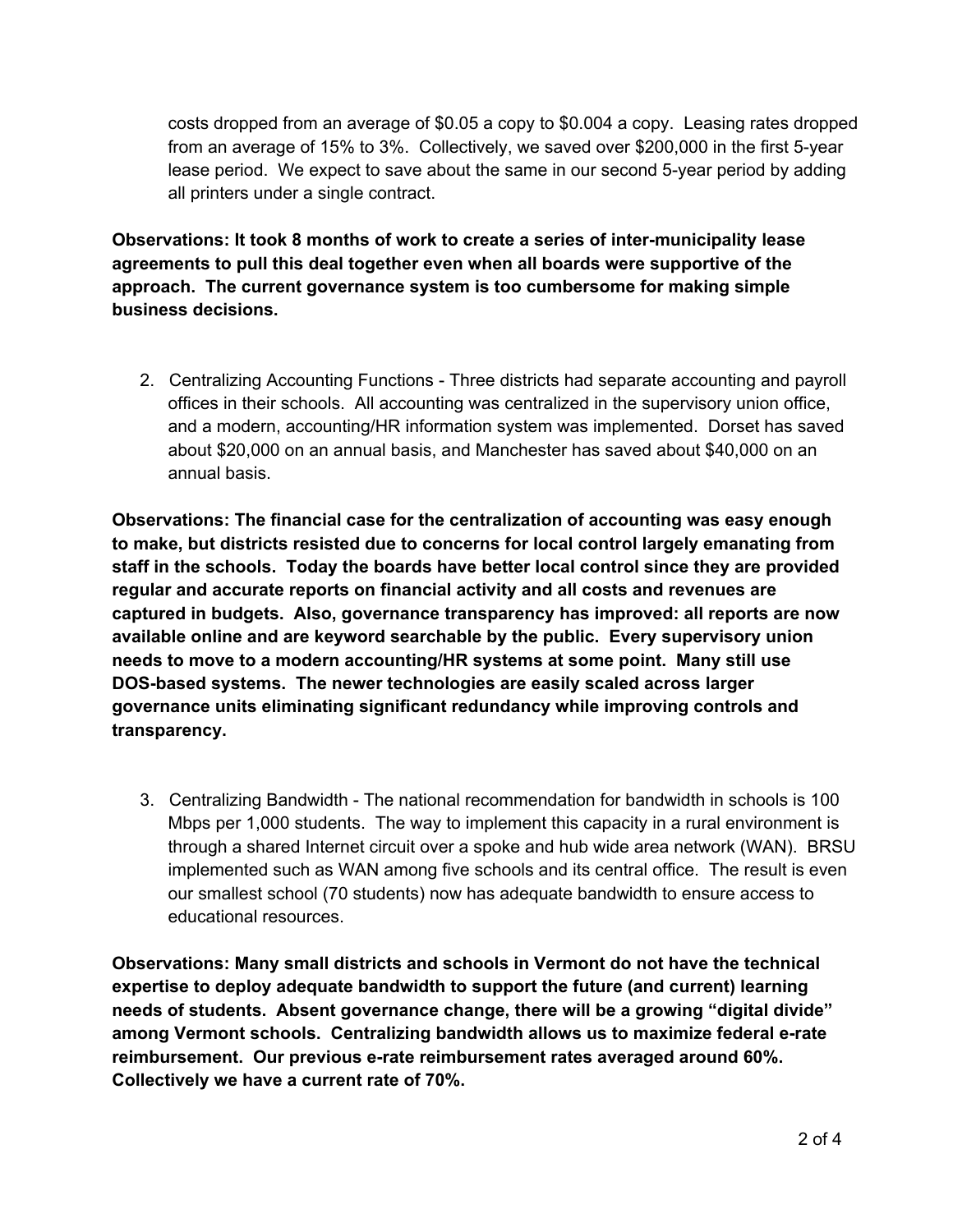4. Centralized Master Agreement - BRSU districts merged 6 union master agreements into a single agreement with a single set of salary schedules. Salary steps no longer equate to years of teaching experience. Each district transitioned to the new salary schedule based on its unique ability to pay.

**Observations: Merging master agreements saved BRSU districts about \$30,000 in separate negotiations fees. Bargaining with this many boards and teacher associations is cumbersome, however. The BRSU process described above took 2.5 years to conclude.**

5. Creation of a the Mountain Towns RED and the Assignment of the RED and the Winhall Town School District to the BRSU on July 1, 2013 The formation of the RED and the assignment of Winhall to the BRSU saved the original BRSU districts about \$100,000, and the RED about \$140,000. The move was cost neutral to Winhall. The move of these districts allowed for the elimination of the Windsor Southwest Supervisory Union which created additional savings to the state. The creation of the RED and its transition to the BRSU was supported by a \$150,000 transition grant from the state. The majority of these funds went to create the RED (\$30,000), staff salaries for current and new staff at the BRSU (\$60,000), and information system and software licensing (\$43,000).

**Observations: This governance change took about 3 years and is an example of how governance reform can lower administrative costs. The BRSU office has grown to take on these additional districts, however. We created a management layer of staffing in our business area to supervise the additional accounts payable, auditing/monitoring, and payroll work. The additional staff have not allowed us to improve our capacity to perform strategic planning, or program analysis to identify opportunities for future savings, however.**

6. Analysis for Closing of the Sunderland Elementary School and Union District Formation Between the Sunderland and the Manchester Town School Districts - This analysis was performed in 2009. See the attached. Closing the Sunderland Elementary School and creating a new district which required Sunderland students to attend school in Manchester (5 miles away) reduced combined education spending by \$561,907 on an annual basis.

**Observations: Closing a school in a district with other schools maximizes the savings potential. Closing a school in a single district without other schools creates new tuition costs which are generally comparable to the costs of operating the school. If the number of schoolaged children continues to decline in Vermont, schools will no doubt close. This is a difficult community decision. I know. I supervised the closing of the**